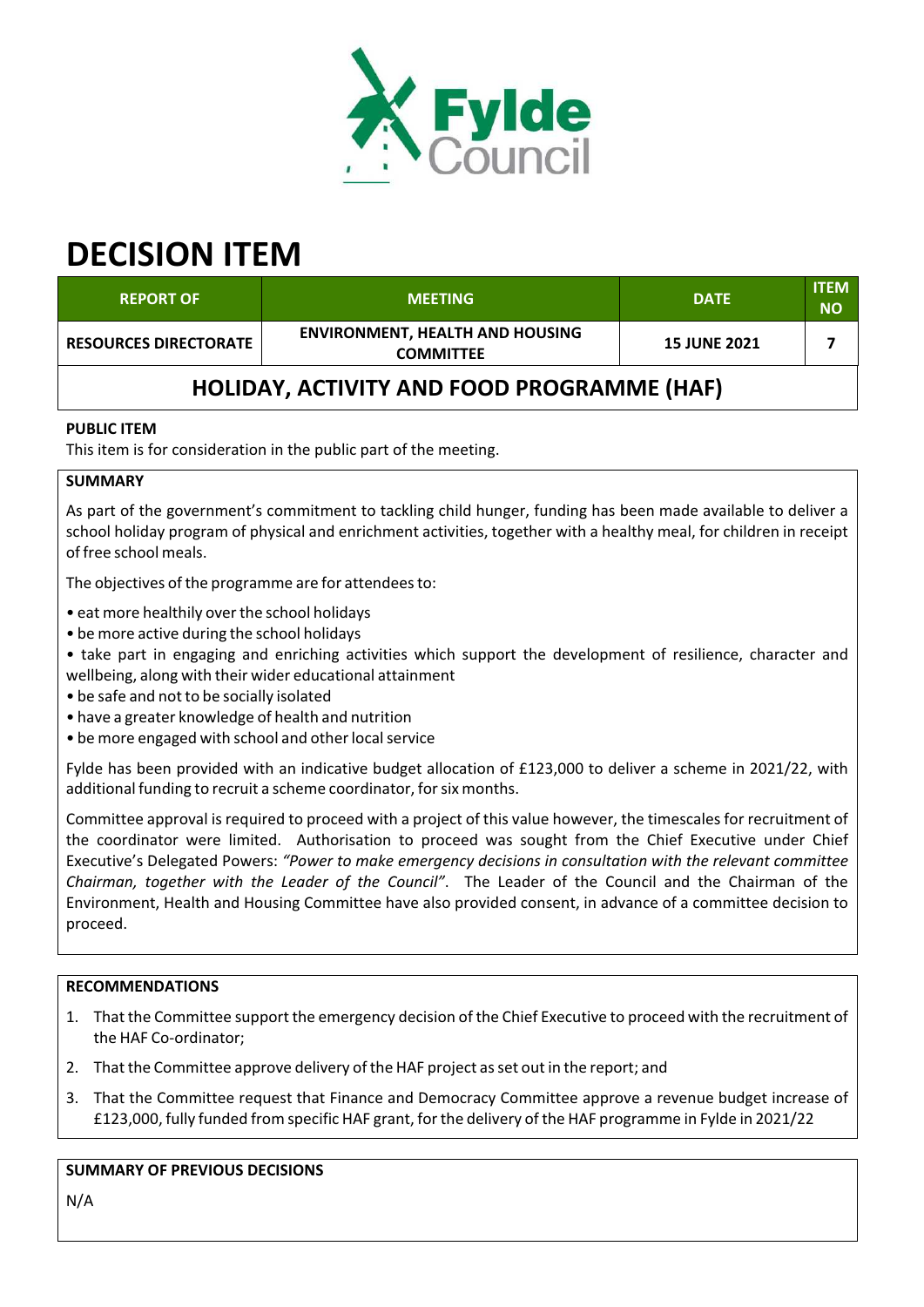| <b>CORPORATE PRIORITIES</b>                                |  |  |
|------------------------------------------------------------|--|--|
| Economy – To create a vibrant and healthy economy          |  |  |
| Environment - To deliver services customers expect         |  |  |
| Efficiency $-$ By spending money in the most efficient way |  |  |
| Tourism – To create a great place to live and visit        |  |  |

## **REPORT**

#### **Background**

- 1. On 8 November 2020, the government announced that the holiday activities and food programme will be expanded across the whole of England in 2021. The programme has provided healthy food and enriching activities to disadvantaged children since 2018. The Government is making £220 million available to local authorities in England to coordinate the programme.
	- School holidays can be particular pressure points for some families because of increased costs (such as food and childcare) and reduced incomes, with children from disadvantaged families less likely to access organised out‐of‐school activities; more likely to experience 'unhealthy holidays' in terms of nutrition and physical health; and more likely to experience social isolation. Free holiday clubs are a response to this issue, with the aim to make free places available to eligible children for the equivalent of at least 4 hours a day, 4 days a week, 6 weeks a year.
- 2. Local authorities are asked to ensure that the offer of free holiday club provision is available for all children eligible for and in receipt of free school meals in their area, on a voluntary basis. Places may also be made available to other children who can pay to attend.
- 3. The aims of this programme are for children who attend this provision to eat more healthily over the school holidays; be more active during the school holidays; take part in engaging and enriching activities which support the development of resilience, character and wellbeing along with their wider educational attainment; be safe and not to be socially isolated; have a greater knowledge of health and nutrition; be more engaged with school and other local services; and for the wider family to develop their understanding of nutrition and food budgeting.

## **Scheme Details**

- 4. Local authorities may coordinate the programme themselves or work with another organisation to coordinate the provision on their behalf. LAs are encouraged to work with a wide range of community and voluntary partners in the delivery of this programme.
- 5. The role of coordinating this holiday provision involves mapping the holiday provision to ensure that holiday provision exists and is supporting the areas of greatest need; establishing a steering group of local representatives to support implementation and delivery; drawing in wider support to enhance the local programme i.e. sponsors, food/activity providers and local businesses etc.; developing a local plan for provision in the area; ensuring that sufficient, adequate provision is available across the area for children with SEND or additional needs; awarding funding to holiday club providers to ensure there is enough provision to meet demand; supporting all providers to meet the framework of minimum standards including safeguarding requirements and maintaining food standards; supporting all providers to improve the quality of their provision; working with families to reduce dependency by educating families around purchasing and preparing healthy meals on a sustainable basis; promoting and advertising provision to encourage the most at-need children to attend; working with other local services or agencies to ensure a joined‐up and efficient approach; and building local partnerships and sharing learning and good practice among local partners.
- 6. Local authorities will receive grant funding based on predicted participation levels and the numbers of children eligible for and in receipt of free school meals in the area. The funding will cover the provision of free holiday places and the coordination of the programme locally. Administrative costs must not exceed 10% of the total funding allocated on the costs associated with running the programme. The remaining 90% can be used flexibly to support setting up new provision where needed; paying for additional staff to expand existing provision;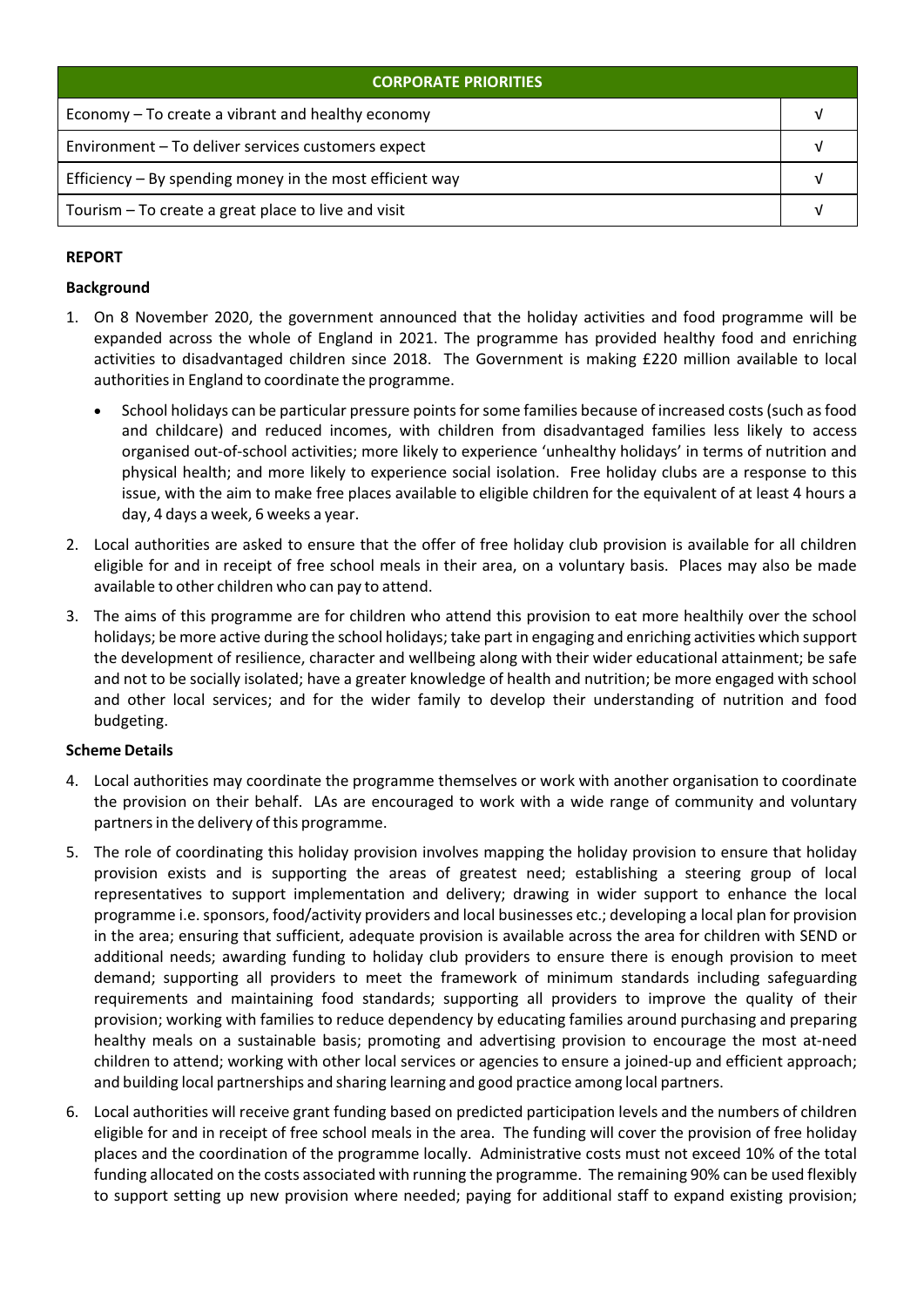paying for additional staff to meet additional needs; bringing in activity providers such as sports coaches; or establishing partnerships with catering organisations. Funding can also be used to purchase equipment for the programme but should be limited to 2% of the overall programme expenditure.

- 7. Holiday clubs must be able to provide information, signposting or referrals to other services and support that would benefit the children who attend their provision and their families, such as Citizen's Advice; healthcare practitioners; family support services or children's services; housing support officers; Jobcentre Plus; and organisations providing financial advice.
- 8. All organisations and individuals(including volunteers) involved in the delivery of the holiday activities and food programme and must have relevant and appropriate policies and procedures for safeguarding; health and safety; relevant insurance policies; and accessibility and inclusiveness.

#### **Local Provision** (Fylde)

- 9. £3.16 million has been made available for distribution across Lancashire districts on a pro rated basis. Fylde has 1401 registered children in receipt of free school meals (FSM) representing 3.9% of the total allocation across the county. A 30% reach represents 420 children; a 35% reach represents 490 children.
- 10. Fylde has been provided with an indicative budget allocation of £122,691.84 based on FSM numbers ‐ the final figure will be confirmed once the central offer has been finalised, including additional Public Health funding (once confirmed). The figure is likely to increase but not significantly. The central costs are based on the summer holiday only and do not include Christmas week.
- 11. In addition, there is support funding for a scheme coordinator each district will be allocated 2.5 days of funding for the coordinator post, for a six‐month period. This equates to £15K per district plus 28% on costs ‐ £19.2K. The 2.5-day post are a 6month post 1<sup>st</sup> May – end Oct 202. Districts may 'buddy up' and appoint a full-time person to cover 2 districts.
- 12. Fylde and Wyre have agreed to share a full-time post with Fylde as the employing authority and Wyre reimbursing for their portion of the salary costs. A job description and personalspecification has been prepared for the role and job evaluated. The job has been advertised internally and interviews will be held at the beginning of June; the successful candidate must be in a position to commence their new role as soon as possible to finalise scheme arrangements and planning in advance of the July school holidays.
- 13. In Fylde, we will be working with several partners that already run successful school holiday provision, including Streetwise, YMCA, Fylde Rugby Club and AFC Fylde, as well as some smaller providers. Places will be purchased at these holiday clubs using the funding provided, assigning the available places via a booking system.
- 14. Smaller satellite clubs will also be established in areas of greater need in Freckleton, Kirkham and Central St Annes, making use of community buildings and schools to deliver the sessions. Enquiries are being made with commercial recreational ventures in the area to see if discounted fees can be negotiated for families in need, as part of the HAF programme.
- 15. A number of afternoon sessions will be arranged for older children (12 16), working with outreach workers already active in the community, in Memorial Park, Parkview and Ashton Gardens.
- 16. The Fylde (and Wyre) coordinator will be working closely with the coastal coordinator from Active Lancashire, providing 1:1 support, and with the Blackpool coordinator, who has experience delivering the scheme as part of the government pilot program.
- 17. Weekly progress meetings will be scheduled with the LCC Early Help Partnership officerfor thisregion; Biweekly meetings will also take place with LCC and Streetgames, a national charity providing sport programmes for disadvantaged communities. Streetgames have extensive experience in this area and were commissioned by LCC to deliver an online program of support over Easter, during lockdown.
- 18. Work is currently being undertaken to identify providers of nutritional education programmes, who make use of interactive games and cookery demonstrations to engage with the children, providing additional take home provisions for the family.